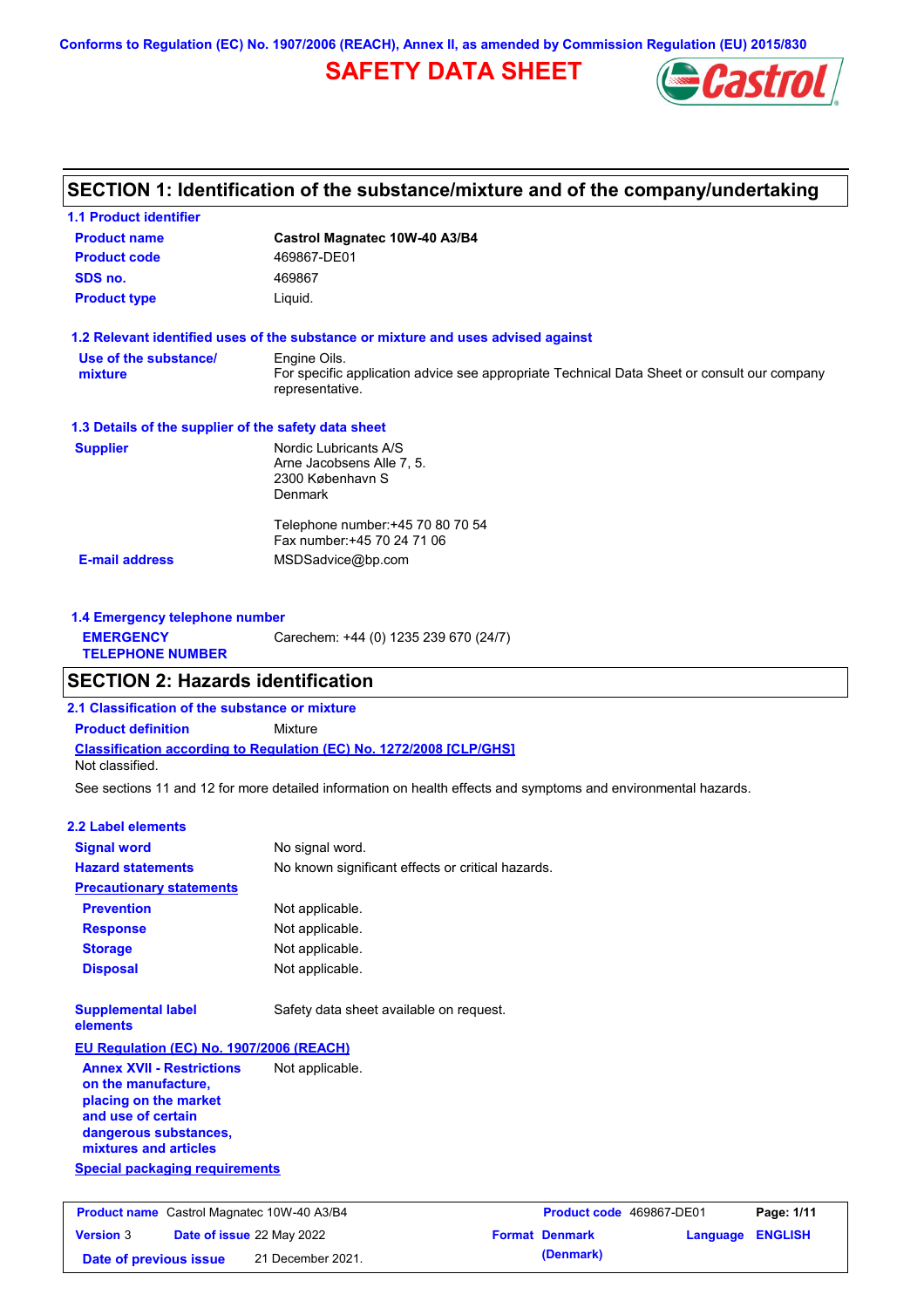## **SECTION 2: Hazards identification**

| <b>Containers to be fitted</b><br>with child-resistant<br>fastenings                                                     | Not applicable.<br>Not applicable.                                                                                                                                                                                              |  |  |
|--------------------------------------------------------------------------------------------------------------------------|---------------------------------------------------------------------------------------------------------------------------------------------------------------------------------------------------------------------------------|--|--|
| <b>Tactile warning of danger</b>                                                                                         |                                                                                                                                                                                                                                 |  |  |
| 2.3 Other hazards                                                                                                        |                                                                                                                                                                                                                                 |  |  |
| <b>Results of PBT and vPvB</b><br>assessment                                                                             | Product does not meet the criteria for PBT or vPvB according to Regulation (EC) No. 1907/2006,<br>Annex XIII.                                                                                                                   |  |  |
| <b>Product meets the criteria</b><br>for PBT or vPvB according<br>to Regulation (EC) No.<br><b>1907/2006, Annex XIII</b> | This mixture does not contain any substances that are assessed to be a PBT or a vPvB.                                                                                                                                           |  |  |
| Other hazards which do<br>not result in classification                                                                   | Defatting to the skin.<br><b>USED ENGINE OILS</b><br>Used engine oil may contain hazardous components which have the potential to cause skin<br>cancer.<br>See Toxicological Information, section 11 of this Safety Data Sheet. |  |  |
|                                                                                                                          | Experimental data on one or more of the components has been used to determine all or part of<br>the hazard classification of this product.                                                                                      |  |  |

## **SECTION 3: Composition/information on ingredients**

### **3.2 Mixtures**

Mixture **Product definition**

Highly refined base oil (IP 346 DMSO extract < 3%). Proprietary performance additives.

| $[2]$<br>Not classified.<br>≥75 - ≤90                        |                         |
|--------------------------------------------------------------|-------------------------|
|                                                              |                         |
| $[2]$<br>Not classified.<br>≤10                              |                         |
| [1] [2]<br>REACH #: 01-2119484627-25 ≤5<br>Asp. Tox. 1, H304 |                         |
| $[1]$<br>Skin Irrit. 2, H315<br>ב≥<br>Eye Dam. 1, H318       |                         |
|                                                              | Aquatic Chronic 2, H411 |

**See Section 16 for the full text of the H statements declared above.**

#### Type

[1] Substance classified with a health or environmental hazard

[2] Substance with a workplace exposure limit

[3] Substance meets the criteria for PBT according to Regulation (EC) No. 1907/2006, Annex XIII

[4] Substance meets the criteria for vPvB according to Regulation (EC) No. 1907/2006, Annex XIII

[5] Substance of equivalent concern

[6] Additional disclosure due to company policy

Occupational exposure limits, if available, are listed in Section 8.

### **SECTION 4: First aid measures**

### **4.1 Description of first aid measures**

| Eye contact         | In case of contact, immediately flush eyes with plenty of water for at least 15 minutes. Eyelids<br>should be held away from the eyeball to ensure thorough rinsing. Check for and remove any<br>contact lenses. Get medical attention. |
|---------------------|-----------------------------------------------------------------------------------------------------------------------------------------------------------------------------------------------------------------------------------------|
| <b>Skin contact</b> | Wash skin thoroughly with soap and water or use recognised skin cleanser. Remove<br>contaminated clothing and shoes. Wash clothing before reuse. Clean shoes thoroughly before<br>reuse. Get medical attention if irritation develops.  |

|                        | <b>Product name</b> Castrol Magnatec 10W-40 A3/B4 | <b>Product code</b> 469867-DE01 |                         | Page: 2/11 |
|------------------------|---------------------------------------------------|---------------------------------|-------------------------|------------|
| <b>Version 3</b>       | <b>Date of issue 22 May 2022</b>                  | <b>Format Denmark</b>           | <b>Language ENGLISH</b> |            |
| Date of previous issue | 21 December 2021.                                 | (Denmark)                       |                         |            |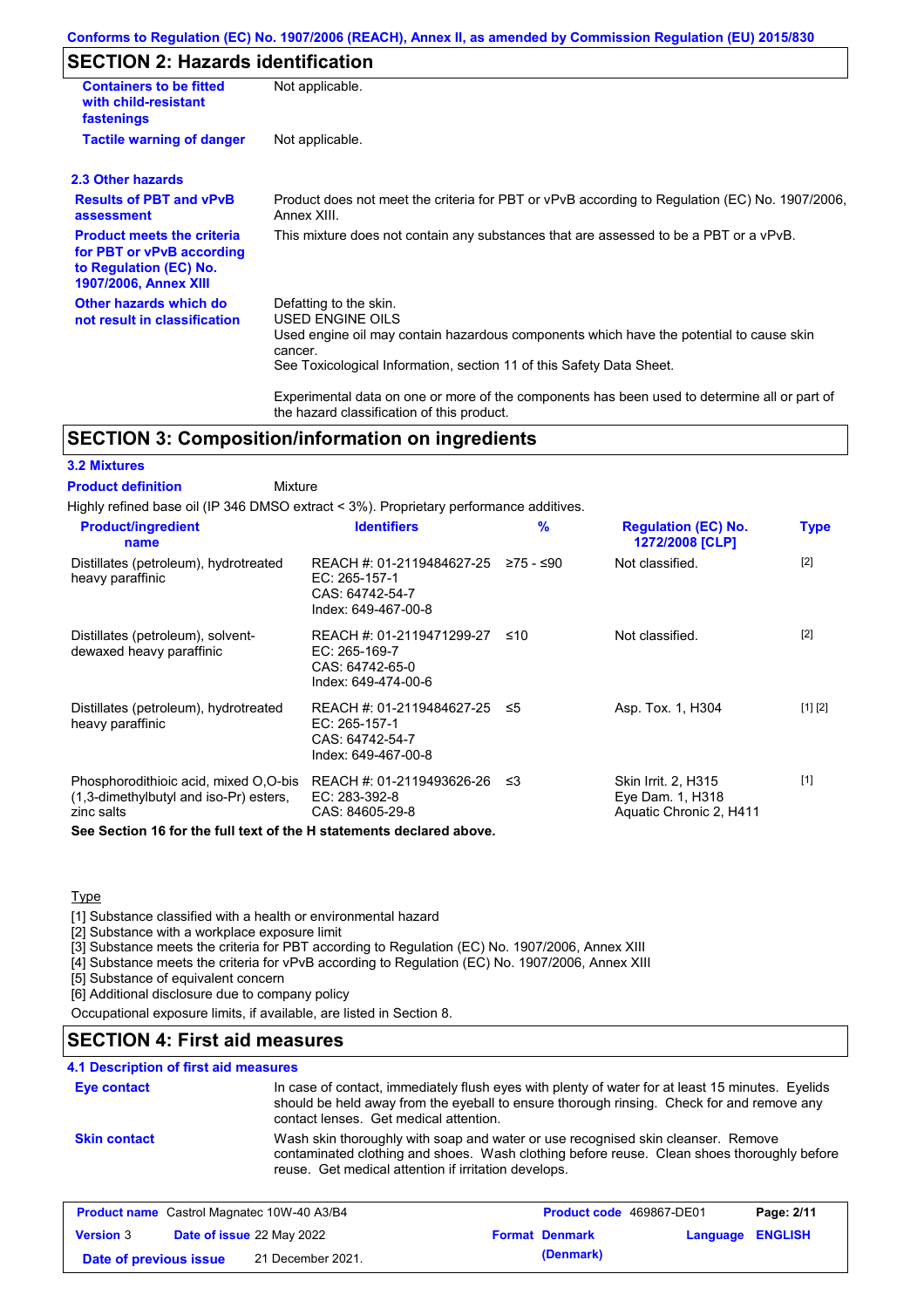# **SECTION 4: First aid measures**

| <b>Inhalation</b>                 | If inhaled, remove to fresh air. In case of inhalation of decomposition products in a fire,<br>symptoms may be delayed. The exposed person may need to be kept under medical<br>surveillance for 48 hours. Get medical attention if symptoms occur. |
|-----------------------------------|-----------------------------------------------------------------------------------------------------------------------------------------------------------------------------------------------------------------------------------------------------|
| Ingestion                         | Do not induce vomiting unless directed to do so by medical personnel. Get medical attention if<br>symptoms occur.                                                                                                                                   |
| <b>Protection of first-aiders</b> | No action shall be taken involving any personal risk or without suitable training. It may be<br>dangerous to the person providing aid to give mouth-to-mouth resuscitation.                                                                         |

### **4.2 Most important symptoms and effects, both acute and delayed**

See Section 11 for more detailed information on health effects and symptoms.

| <b>Potential acute health effects</b> |                                                                                                                     |
|---------------------------------------|---------------------------------------------------------------------------------------------------------------------|
| <b>Inhalation</b>                     | Exposure to decomposition products may cause a health hazard. Serious effects may be<br>delayed following exposure. |
| <b>Ingestion</b>                      | No known significant effects or critical hazards.                                                                   |
| <b>Skin contact</b>                   | Defatting to the skin. May cause skin dryness and irritation.                                                       |
| <b>Eye contact</b>                    | Not classified as an eye irritant. Based on data available for this or related materials.                           |
|                                       | Delayed and immediate effects as well as chronic effects from short and long-term exposure                          |
| <b>Inhalation</b>                     | Overexposure to the inhalation of airborne droplets or aerosols may cause irritation of the<br>respiratory tract.   |
| <b>Ingestion</b>                      | Ingestion of large quantities may cause nausea and diarrhoea.                                                       |
| <b>Skin contact</b>                   | Prolonged or repeated contact can defat the skin and lead to irritation and/or dermatitis.                          |
| <b>Eye contact</b>                    | Potential risk of transient stinging or redness if accidental eye contact occurs.                                   |

### **4.3 Indication of any immediate medical attention and special treatment needed**

| <b>Notes to physician</b> | Treatment should in general be symptomatic and directed to relieving any effects.   |
|---------------------------|-------------------------------------------------------------------------------------|
|                           | In case of inhalation of decomposition products in a fire, symptoms may be delayed. |
|                           | The exposed person may need to be kept under medical surveillance for 48 hours.     |

# **SECTION 5: Firefighting measures**

| 5.1 Extinguishing media                                                                                                                                                                                           |                                                                                                                                                                                                                                                                                                                                                                   |  |
|-------------------------------------------------------------------------------------------------------------------------------------------------------------------------------------------------------------------|-------------------------------------------------------------------------------------------------------------------------------------------------------------------------------------------------------------------------------------------------------------------------------------------------------------------------------------------------------------------|--|
| <b>Suitable extinguishing</b><br>media                                                                                                                                                                            | In case of fire, use foam, dry chemical or carbon dioxide extinguisher or spray.                                                                                                                                                                                                                                                                                  |  |
| <b>Unsuitable extinguishing</b><br>media                                                                                                                                                                          | Do not use water jet. The use of a water jet may cause the fire to spread by splashing the<br>burning product.                                                                                                                                                                                                                                                    |  |
| 5.2 Special hazards arising from the substance or mixture                                                                                                                                                         |                                                                                                                                                                                                                                                                                                                                                                   |  |
| <b>Hazards from the</b><br>substance or mixture                                                                                                                                                                   | In a fire or if heated, a pressure increase will occur and the container may burst.                                                                                                                                                                                                                                                                               |  |
| Combustion products may include the following:<br><b>Hazardous combustion</b><br>carbon oxides (CO, CO <sub>2</sub> ) (carbon monoxide, carbon dioxide)<br>products<br>nitrogen oxides (NO, NO <sub>2</sub> etc.) |                                                                                                                                                                                                                                                                                                                                                                   |  |
| 5.3 Advice for firefighters                                                                                                                                                                                       |                                                                                                                                                                                                                                                                                                                                                                   |  |
| <b>Special precautions for</b><br>fire-fighters                                                                                                                                                                   | No action shall be taken involving any personal risk or without suitable training. Promptly<br>isolate the scene by removing all persons from the vicinity of the incident if there is a fire.                                                                                                                                                                    |  |
| <b>Special protective</b><br>equipment for fire-fighters                                                                                                                                                          | Fire-fighters should wear appropriate protective equipment and self-contained breathing<br>apparatus (SCBA) with a full face-piece operated in positive pressure mode. Clothing for fire-<br>fighters (including helmets, protective boots and gloves) conforming to European standard EN<br>469 will provide a basic level of protection for chemical incidents. |  |

## **SECTION 6: Accidental release measures**

|                                | 6.1 Personal precautions, protective equipment and emergency procedures                                                                                                                                                                                                                                                                                                              |
|--------------------------------|--------------------------------------------------------------------------------------------------------------------------------------------------------------------------------------------------------------------------------------------------------------------------------------------------------------------------------------------------------------------------------------|
| For non-emergency<br>personnel | No action shall be taken involving any personal risk or without suitable training. Evacuate<br>surrounding areas. Keep unnecessary and unprotected personnel from entering. Do not touch<br>or walk through spilt material. Floors may be slippery; use care to avoid falling. Put on<br>appropriate personal protective equipment.                                                  |
| For emergency responders       | Entry into a confined space or poorly ventilated area contaminated with vapour, mist or fume is<br>extremely hazardous without the correct respiratory protective equipment and a safe system of<br>work. Wear self-contained breathing apparatus. Wear a suitable chemical protective suit.<br>Chemical resistant boots. See also the information in "For non-emergency personnel". |

|                        | <b>Product name</b> Castrol Magnatec 10W-40 A3/B4 | Product code 469867-DE01 |                         | Page: 3/11 |
|------------------------|---------------------------------------------------|--------------------------|-------------------------|------------|
| <b>Version 3</b>       | <b>Date of issue</b> 22 May 2022                  | <b>Format Denmark</b>    | <b>Language ENGLISH</b> |            |
| Date of previous issue | 21 December 2021.                                 | (Denmark)                |                         |            |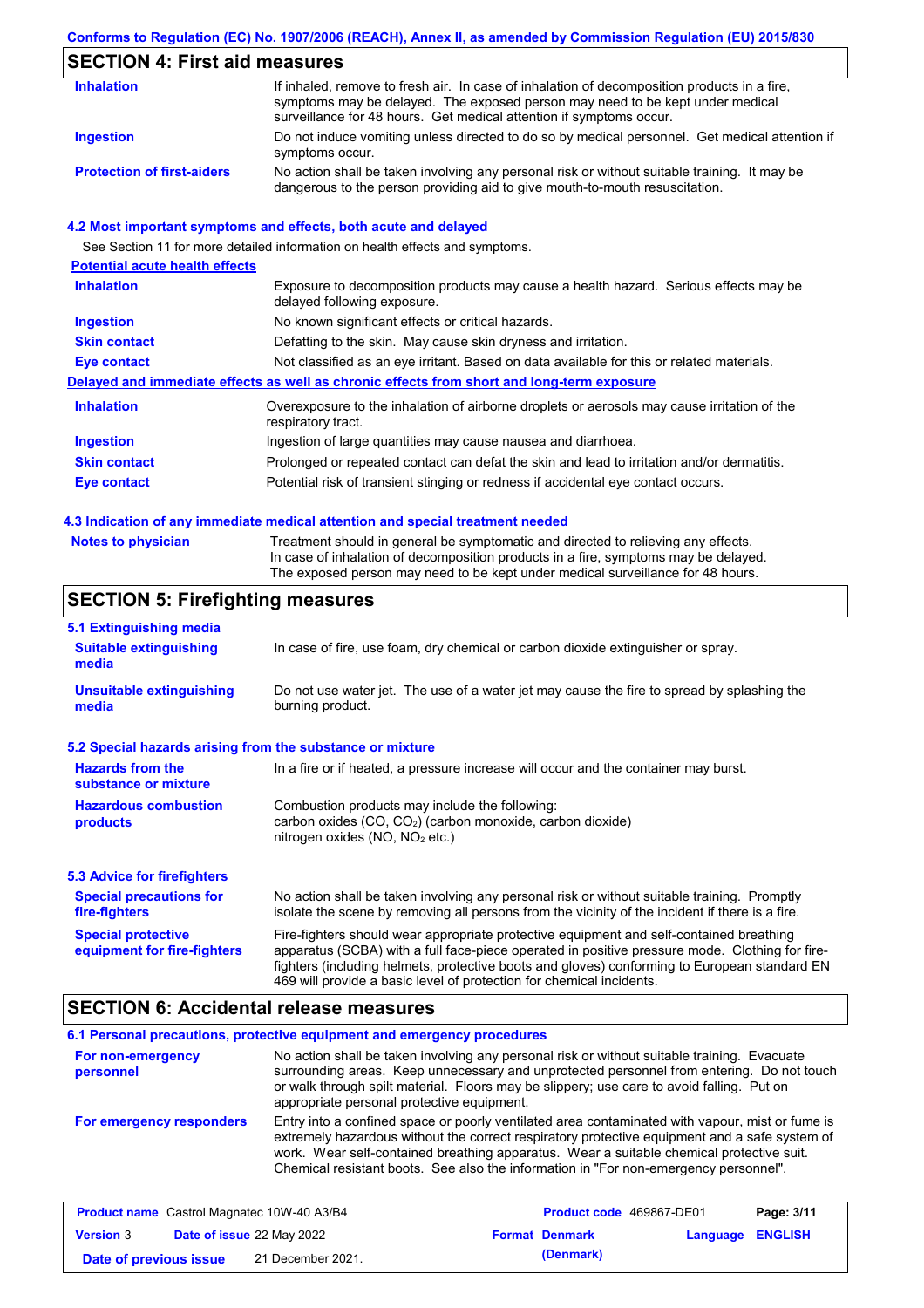# **SECTION 6: Accidental release measures**

| <b>6.2 Environmental</b><br><b>precautions</b>           | Avoid dispersal of spilt material and runoff and contact with soil, waterways, drains and sewers.<br>Inform the relevant authorities if the product has caused environmental pollution (sewers,<br>waterways, soil or air).                                                                                                                                                                    |  |  |  |  |
|----------------------------------------------------------|------------------------------------------------------------------------------------------------------------------------------------------------------------------------------------------------------------------------------------------------------------------------------------------------------------------------------------------------------------------------------------------------|--|--|--|--|
| 6.3 Methods and material for containment and cleaning up |                                                                                                                                                                                                                                                                                                                                                                                                |  |  |  |  |
| <b>Small spill</b>                                       | Stop leak if without risk. Move containers from spill area. Absorb with an inert material and<br>place in an appropriate waste disposal container. Dispose of via a licensed waste disposal<br>contractor.                                                                                                                                                                                     |  |  |  |  |
| <b>Large spill</b>                                       | Stop leak if without risk. Move containers from spill area. Prevent entry into sewers, water<br>courses, basements or confined areas. Contain and collect spillage with non-combustible,<br>absorbent material e.g. sand, earth, vermiculite or diatomaceous earth and place in container<br>for disposal according to local regulations. Dispose of via a licensed waste disposal contractor. |  |  |  |  |
| 6.4 Reference to other<br><b>sections</b>                | See Section 1 for emergency contact information.<br>See Section 5 for firefighting measures.<br>See Section 8 for information on appropriate personal protective equipment.<br>See Section 12 for environmental precautions.<br>See Section 13 for additional waste treatment information.                                                                                                     |  |  |  |  |

## **SECTION 7: Handling and storage**

| 7.1 Precautions for safe handling                                                    |                                                                                                                                                                                                                                                                                                                                                                                                                                                                                          |
|--------------------------------------------------------------------------------------|------------------------------------------------------------------------------------------------------------------------------------------------------------------------------------------------------------------------------------------------------------------------------------------------------------------------------------------------------------------------------------------------------------------------------------------------------------------------------------------|
| <b>Protective measures</b>                                                           | Put on appropriate personal protective equipment.                                                                                                                                                                                                                                                                                                                                                                                                                                        |
| <b>Advice on general</b><br>occupational hygiene                                     | Eating, drinking and smoking should be prohibited in areas where this material is handled,<br>stored and processed. Wash thoroughly after handling. Remove contaminated clothing and<br>protective equipment before entering eating areas. See also Section 8 for additional<br>information on hygiene measures.                                                                                                                                                                         |
| <b>7.2 Conditions for safe</b><br>storage, including any<br><i>incompatibilities</i> | Store in accordance with local regulations. Store in a dry, cool and well-ventilated area, away<br>from incompatible materials (see Section 10). Keep away from heat and direct sunlight. Keep<br>container tightly closed and sealed until ready for use. Containers that have been opened must<br>be carefully resealed and kept upright to prevent leakage. Store and use only in equipment/<br>containers designed for use with this product. Do not store in unlabelled containers. |
| <b>Not suitable</b>                                                                  | Prolonged exposure to elevated temperature                                                                                                                                                                                                                                                                                                                                                                                                                                               |
| 7.3 Specific end use(s)                                                              |                                                                                                                                                                                                                                                                                                                                                                                                                                                                                          |

**Recommendations**

See section 1.2 and Exposure scenarios in annex, if applicable.

## **SECTION 8: Exposure controls/personal protection**

#### **8.1 Control parameters**

**Occupational exposure limits**

| <b>Product/ingredient name</b>                                                                                                                                                                                                                                         |                   |                                                                                                                                                                                                                                                                                                                                                                                                                                                                                                                                                                                                                                                                                                                                                                                                                                                            | <b>Exposure limit values</b> |          |                |
|------------------------------------------------------------------------------------------------------------------------------------------------------------------------------------------------------------------------------------------------------------------------|-------------------|------------------------------------------------------------------------------------------------------------------------------------------------------------------------------------------------------------------------------------------------------------------------------------------------------------------------------------------------------------------------------------------------------------------------------------------------------------------------------------------------------------------------------------------------------------------------------------------------------------------------------------------------------------------------------------------------------------------------------------------------------------------------------------------------------------------------------------------------------------|------------------------------|----------|----------------|
| Distillates (petroleum), hydrotreated heavy paraffinic                                                                                                                                                                                                                 |                   | <b>Working Environment Authority (Denmark).</b><br>TWA: 1 mg/m <sup>3</sup> 8 hours. Issued/Revised: 12/1996 Form: mist and<br>particles                                                                                                                                                                                                                                                                                                                                                                                                                                                                                                                                                                                                                                                                                                                   |                              |          |                |
| Distillates (petroleum), solvent-dewaxed heavy<br>paraffinic                                                                                                                                                                                                           |                   | <b>Working Environment Authority (Denmark).</b>                                                                                                                                                                                                                                                                                                                                                                                                                                                                                                                                                                                                                                                                                                                                                                                                            |                              |          |                |
|                                                                                                                                                                                                                                                                        |                   | TWA: 1 mg/m <sup>3</sup> 8 hours. Issued/Revised: 12/1996 Form: mist and<br>particles                                                                                                                                                                                                                                                                                                                                                                                                                                                                                                                                                                                                                                                                                                                                                                      |                              |          |                |
| Distillates (petroleum), hydrotreated heavy paraffinic Working Environment Authority (Denmark).                                                                                                                                                                        |                   | TWA: 1 mg/m <sup>3</sup> 8 hours. Issued/Revised: 12/1996 Form: mist and<br>particles                                                                                                                                                                                                                                                                                                                                                                                                                                                                                                                                                                                                                                                                                                                                                                      |                              |          |                |
| Whilst specific OELs for certain components may be shown in this section, other components may be present in any mist,<br>vapour or dust produced. Therefore, the specific OELs may not be applicable to the product as a whole and are provided for<br>quidance only. |                   |                                                                                                                                                                                                                                                                                                                                                                                                                                                                                                                                                                                                                                                                                                                                                                                                                                                            |                              |          |                |
| <b>Recommended monitoring</b><br>procedures                                                                                                                                                                                                                            |                   | If this product contains ingredients with exposure limits, personal, workplace atmosphere or<br>biological monitoring may be required to determine the effectiveness of the ventilation or other<br>control measures and/or the necessity to use respiratory protective equipment. Reference<br>should be made to monitoring standards, such as the following: European Standard EN 689<br>(Workplace atmospheres - Guidance for the assessment of exposure by inhalation to chemical<br>agents for comparison with limit values and measurement strategy) European Standard EN<br>14042 (Workplace atmospheres - Guide for the application and use of procedures for the<br>assessment of exposure to chemical and biological agents) European Standard EN 482<br>(Workplace atmospheres - General requirements for the performance of procedures for the |                              |          |                |
| <b>Product name</b> Castrol Magnatec 10W-40 A3/B4                                                                                                                                                                                                                      |                   |                                                                                                                                                                                                                                                                                                                                                                                                                                                                                                                                                                                                                                                                                                                                                                                                                                                            | Product code 469867-DE01     |          | Page: 4/11     |
| <b>Version 3</b><br>Date of issue 22 May 2022                                                                                                                                                                                                                          |                   |                                                                                                                                                                                                                                                                                                                                                                                                                                                                                                                                                                                                                                                                                                                                                                                                                                                            | <b>Format Denmark</b>        | Language | <b>ENGLISH</b> |
| Date of previous issue                                                                                                                                                                                                                                                 | 21 December 2021. |                                                                                                                                                                                                                                                                                                                                                                                                                                                                                                                                                                                                                                                                                                                                                                                                                                                            | (Denmark)                    |          |                |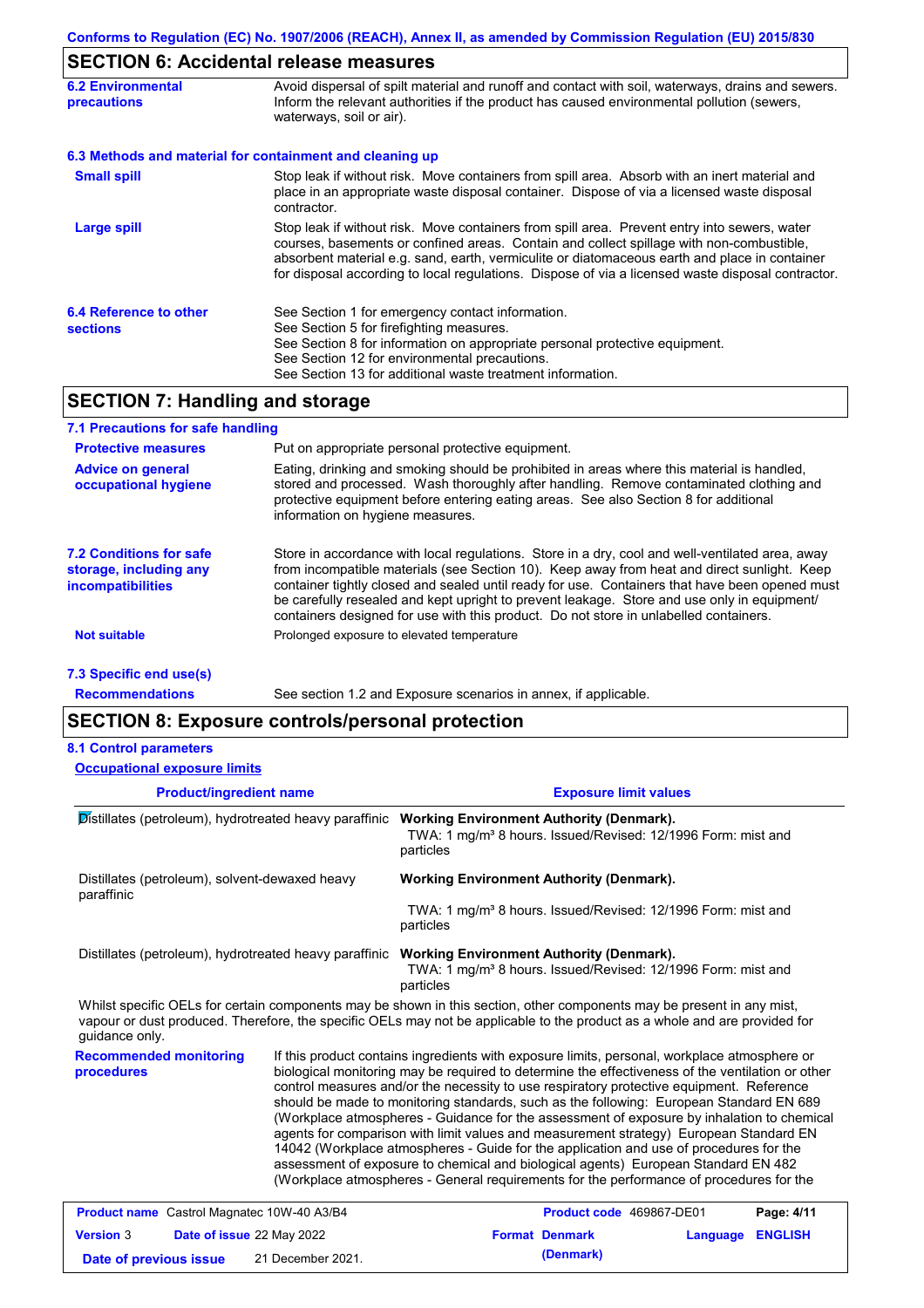# **SECTION 8: Exposure controls/personal protection**

measurement of chemical agents) Reference to national guidance documents for methods for the determination of hazardous substances will also be required.

| <b>Derived No Effect Level</b><br>No DNELs/DMELs available.                                        |                                                                                                                                                                                                                                                                                                                                                                                                                                                                                                                                                                                                                                                                                                                                                                                                                                                                                                                               |                                                   |                  |            |
|----------------------------------------------------------------------------------------------------|-------------------------------------------------------------------------------------------------------------------------------------------------------------------------------------------------------------------------------------------------------------------------------------------------------------------------------------------------------------------------------------------------------------------------------------------------------------------------------------------------------------------------------------------------------------------------------------------------------------------------------------------------------------------------------------------------------------------------------------------------------------------------------------------------------------------------------------------------------------------------------------------------------------------------------|---------------------------------------------------|------------------|------------|
|                                                                                                    |                                                                                                                                                                                                                                                                                                                                                                                                                                                                                                                                                                                                                                                                                                                                                                                                                                                                                                                               |                                                   |                  |            |
| <b>Predicted No Effect Concentration</b>                                                           |                                                                                                                                                                                                                                                                                                                                                                                                                                                                                                                                                                                                                                                                                                                                                                                                                                                                                                                               |                                                   |                  |            |
| No PNECs available                                                                                 |                                                                                                                                                                                                                                                                                                                                                                                                                                                                                                                                                                                                                                                                                                                                                                                                                                                                                                                               |                                                   |                  |            |
| <b>8.2 Exposure controls</b>                                                                       |                                                                                                                                                                                                                                                                                                                                                                                                                                                                                                                                                                                                                                                                                                                                                                                                                                                                                                                               |                                                   |                  |            |
| <b>Appropriate engineering</b><br><b>controls</b>                                                  | Provide exhaust ventilation or other engineering controls to keep the relevant airborne<br>concentrations below their respective occupational exposure limits.<br>All activities involving chemicals should be assessed for their risks to health, to ensure<br>exposures are adequately controlled. Personal protective equipment should only be considered<br>after other forms of control measures (e.g. engineering controls) have been suitably evaluated.<br>Personal protective equipment should conform to appropriate standards, be suitable for use, be<br>kept in good condition and properly maintained.<br>Your supplier of personal protective equipment should be consulted for advice on selection and<br>appropriate standards. For further information contact your national organisation for standards.<br>The final choice of protective equipment will depend upon a risk assessment. It is important to |                                                   |                  |            |
| <b>Individual protection measures</b>                                                              | ensure that all items of personal protective equipment are compatible.                                                                                                                                                                                                                                                                                                                                                                                                                                                                                                                                                                                                                                                                                                                                                                                                                                                        |                                                   |                  |            |
| <b>Hygiene measures</b>                                                                            | Wash hands, forearms and face thoroughly after handling chemical products, before eating,<br>smoking and using the lavatory and at the end of the working period. Ensure that eyewash<br>stations and safety showers are close to the workstation location.                                                                                                                                                                                                                                                                                                                                                                                                                                                                                                                                                                                                                                                                   |                                                   |                  |            |
| <b>Respiratory protection</b>                                                                      | In case of insufficient ventilation, wear suitable respiratory equipment.<br>The correct choice of respiratory protection depends upon the chemicals being handled, the<br>conditions of work and use, and the condition of the respiratory equipment. Safety procedures<br>should be developed for each intended application. Respiratory protection equipment should<br>therefore be chosen in consultation with the supplier/manufacturer and with a full assessment<br>of the working conditions.                                                                                                                                                                                                                                                                                                                                                                                                                         |                                                   |                  |            |
| <b>Eye/face protection</b>                                                                         | Safety glasses with side shields.                                                                                                                                                                                                                                                                                                                                                                                                                                                                                                                                                                                                                                                                                                                                                                                                                                                                                             |                                                   |                  |            |
| <b>Skin protection</b>                                                                             |                                                                                                                                                                                                                                                                                                                                                                                                                                                                                                                                                                                                                                                                                                                                                                                                                                                                                                                               |                                                   |                  |            |
| <b>Hand protection</b>                                                                             | <b>General Information:</b>                                                                                                                                                                                                                                                                                                                                                                                                                                                                                                                                                                                                                                                                                                                                                                                                                                                                                                   |                                                   |                  |            |
|                                                                                                    | Because specific work environments and material handling practices vary, safety procedures<br>should be developed for each intended application. The correct choice of protective gloves<br>depends upon the chemicals being handled, and the conditions of work and use. Most gloves<br>provide protection for only a limited time before they must be discarded and replaced (even the<br>best chemically resistant gloves will break down after repeated chemical exposures).                                                                                                                                                                                                                                                                                                                                                                                                                                              |                                                   |                  |            |
|                                                                                                    | Gloves should be chosen in consultation with the supplier / manufacturer and taking account of<br>a full assessment of the working conditions.                                                                                                                                                                                                                                                                                                                                                                                                                                                                                                                                                                                                                                                                                                                                                                                |                                                   |                  |            |
|                                                                                                    | Recommended: Nitrile gloves.<br><b>Breakthrough time:</b>                                                                                                                                                                                                                                                                                                                                                                                                                                                                                                                                                                                                                                                                                                                                                                                                                                                                     |                                                   |                  |            |
|                                                                                                    | Breakthrough time data are generated by glove manufacturers under laboratory test conditions<br>and represent how long a glove can be expected to provide effective permeation resistance. It<br>is important when following breakthrough time recommendations that actual workplace<br>conditions are taken into account. Always consult with your glove supplier for up-to-date<br>technical information on breakthrough times for the recommended glove type.<br>Our recommendations on the selection of gloves are as follows:                                                                                                                                                                                                                                                                                                                                                                                            |                                                   |                  |            |
|                                                                                                    | Continuous contact:                                                                                                                                                                                                                                                                                                                                                                                                                                                                                                                                                                                                                                                                                                                                                                                                                                                                                                           |                                                   |                  |            |
|                                                                                                    | Gloves with a minimum breakthrough time of 240 minutes, or >480 minutes if suitable gloves<br>can be obtained.<br>If suitable gloves are not available to offer that level of protection, gloves with shorter<br>breakthrough times may be acceptable as long as appropriate glove maintenance and<br>replacement regimes are determined and adhered to.                                                                                                                                                                                                                                                                                                                                                                                                                                                                                                                                                                      |                                                   |                  |            |
|                                                                                                    | Short-term / splash protection:                                                                                                                                                                                                                                                                                                                                                                                                                                                                                                                                                                                                                                                                                                                                                                                                                                                                                               |                                                   |                  |            |
|                                                                                                    | Recommended breakthrough times as above.<br>It is recognised that for short-term, transient exposures, gloves with shorter breakthrough times<br>may commonly be used. Therefore, appropriate maintenance and replacement regimes must<br>be determined and rigorously followed.                                                                                                                                                                                                                                                                                                                                                                                                                                                                                                                                                                                                                                              |                                                   |                  |            |
|                                                                                                    |                                                                                                                                                                                                                                                                                                                                                                                                                                                                                                                                                                                                                                                                                                                                                                                                                                                                                                                               |                                                   |                  |            |
| <b>Product name</b> Castrol Magnatec 10W-40 A3/B4<br><b>Version 3</b><br>Date of issue 22 May 2022 |                                                                                                                                                                                                                                                                                                                                                                                                                                                                                                                                                                                                                                                                                                                                                                                                                                                                                                                               | Product code 469867-DE01<br><b>Format Denmark</b> | Language ENGLISH | Page: 5/11 |
|                                                                                                    |                                                                                                                                                                                                                                                                                                                                                                                                                                                                                                                                                                                                                                                                                                                                                                                                                                                                                                                               |                                                   |                  |            |

**Date of previous issue** 21 December 2021. **(Denmark)**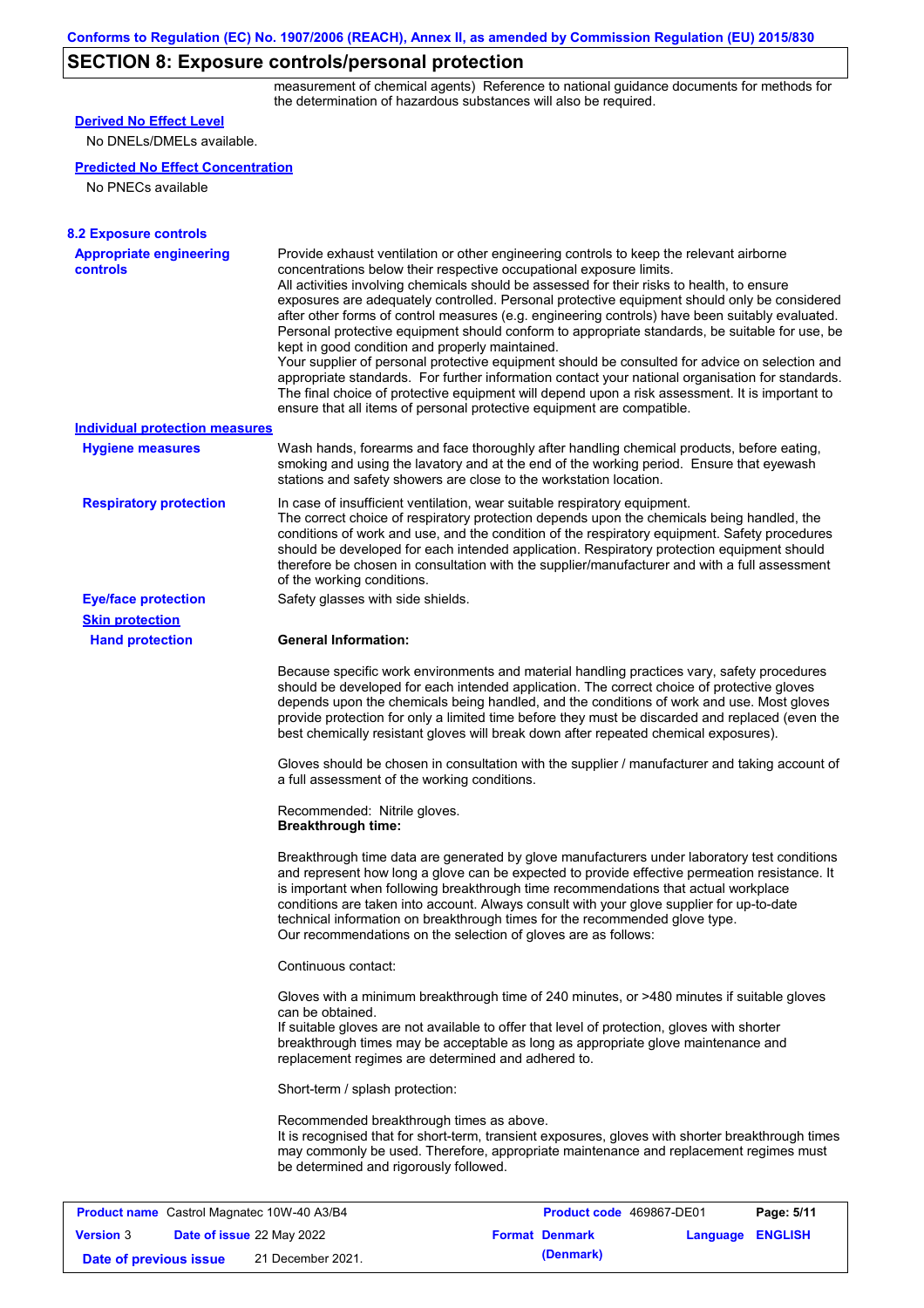# **SECTION 8: Exposure controls/personal protection**

### **Glove Thickness:**

For general applications, we recommend gloves with a thickness typically greater than 0.35 mm.

|                                           | It should be emphasised that glove thickness is not necessarily a good predictor of glove<br>resistance to a specific chemical, as the permeation efficiency of the glove will be dependent<br>on the exact composition of the glove material. Therefore, glove selection should also be based<br>on consideration of the task requirements and knowledge of breakthrough times.<br>Glove thickness may also vary depending on the glove manufacturer, the glove type and the<br>glove model. Therefore, the manufacturers' technical data should always be taken into account<br>to ensure selection of the most appropriate glove for the task.                                     |
|-------------------------------------------|---------------------------------------------------------------------------------------------------------------------------------------------------------------------------------------------------------------------------------------------------------------------------------------------------------------------------------------------------------------------------------------------------------------------------------------------------------------------------------------------------------------------------------------------------------------------------------------------------------------------------------------------------------------------------------------|
|                                           | Note: Depending on the activity being conducted, gloves of varying thickness may be required<br>for specific tasks. For example:                                                                                                                                                                                                                                                                                                                                                                                                                                                                                                                                                      |
|                                           | • Thinner gloves (down to 0.1 mm or less) may be required where a high degree of manual<br>dexterity is needed. However, these gloves are only likely to give short duration protection and<br>would normally be just for single use applications, then disposed of.                                                                                                                                                                                                                                                                                                                                                                                                                  |
|                                           | • Thicker gloves (up to 3 mm or more) may be required where there is a mechanical (as well<br>as a chemical) risk i.e. where there is abrasion or puncture potential.                                                                                                                                                                                                                                                                                                                                                                                                                                                                                                                 |
| <b>Skin and body</b>                      | Use of protective clothing is good industrial practice.<br>Personal protective equipment for the body should be selected based on the task being<br>performed and the risks involved and should be approved by a specialist before handling this<br>product.<br>Cotton or polyester/cotton overalls will only provide protection against light superficial<br>contamination that will not soak through to the skin. Overalls should be laundered on a regular<br>basis. When the risk of skin exposure is high (e.g. when cleaning up spillages or if there is a<br>risk of splashing) then chemical resistant aprons and/or impervious chemical suits and boots<br>will be required. |
| <b>Refer to standards:</b>                | Respiratory protection: EN 529<br>Gloves: EN 420, EN 374<br>Eye protection: EN 166<br>Filtering half-mask: EN 149<br>Filtering half-mask with valve: EN 405<br>Half-mask: EN 140 plus filter<br>Full-face mask: EN 136 plus filter<br>Particulate filters: EN 143<br>Gas/combined filters: EN 14387                                                                                                                                                                                                                                                                                                                                                                                   |
| <b>Environmental exposure</b><br>controls | Emissions from ventilation or work process equipment should be checked to ensure they<br>comply with the requirements of environmental protection legislation. In some cases, fume<br>scrubbers, filters or engineering modifications to the process equipment will be necessary to<br>reduce emissions to acceptable levels.                                                                                                                                                                                                                                                                                                                                                         |

## **SECTION 9: Physical and chemical properties**

The conditions of measurement of all properties are at standard temperature and pressure unless otherwise indicated.

#### **9.1 Information on basic physical and chemical properties**

| <b>Appearance</b>                                      |                                                                                       |                          |                 |                |
|--------------------------------------------------------|---------------------------------------------------------------------------------------|--------------------------|-----------------|----------------|
| <b>Physical state</b>                                  | Liquid.                                                                               |                          |                 |                |
| <b>Colour</b>                                          | Amber.                                                                                |                          |                 |                |
| <b>Odour</b>                                           | Not available.                                                                        |                          |                 |                |
| <b>Odour threshold</b>                                 | Not available.                                                                        |                          |                 |                |
| pH                                                     | Not applicable.                                                                       |                          |                 |                |
| <b>Melting point/freezing point</b>                    | Not available.                                                                        |                          |                 |                |
| Initial boiling point and boiling<br>range             | Not available.                                                                        |                          |                 |                |
| <b>Pour point</b>                                      | -42 $^{\circ}$ C                                                                      |                          |                 |                |
| <b>Flash point</b>                                     | Closed cup: 202°C (395.6°F) [Pensky-Martens]<br>Open cup: 226°C (438.8°F) [Cleveland] |                          |                 |                |
| <b>Evaporation rate</b>                                | Not available.                                                                        |                          |                 |                |
| <b>Flammability (solid, gas)</b>                       | Not available.                                                                        |                          |                 |                |
| <b>Upper/lower flammability or</b><br>explosive limits | Not available.                                                                        |                          |                 |                |
| <b>Product name</b> Castrol Magnatec 10W-40 A3/B4      |                                                                                       | Product code 469867-DE01 |                 | Page: 6/11     |
| <b>Version 3</b><br><b>Date of issue 22 May 2022</b>   |                                                                                       | <b>Format Denmark</b>    | <b>Language</b> | <b>ENGLISH</b> |
| Date of previous issue                                 | 21 December 2021.                                                                     | (Denmark)                |                 |                |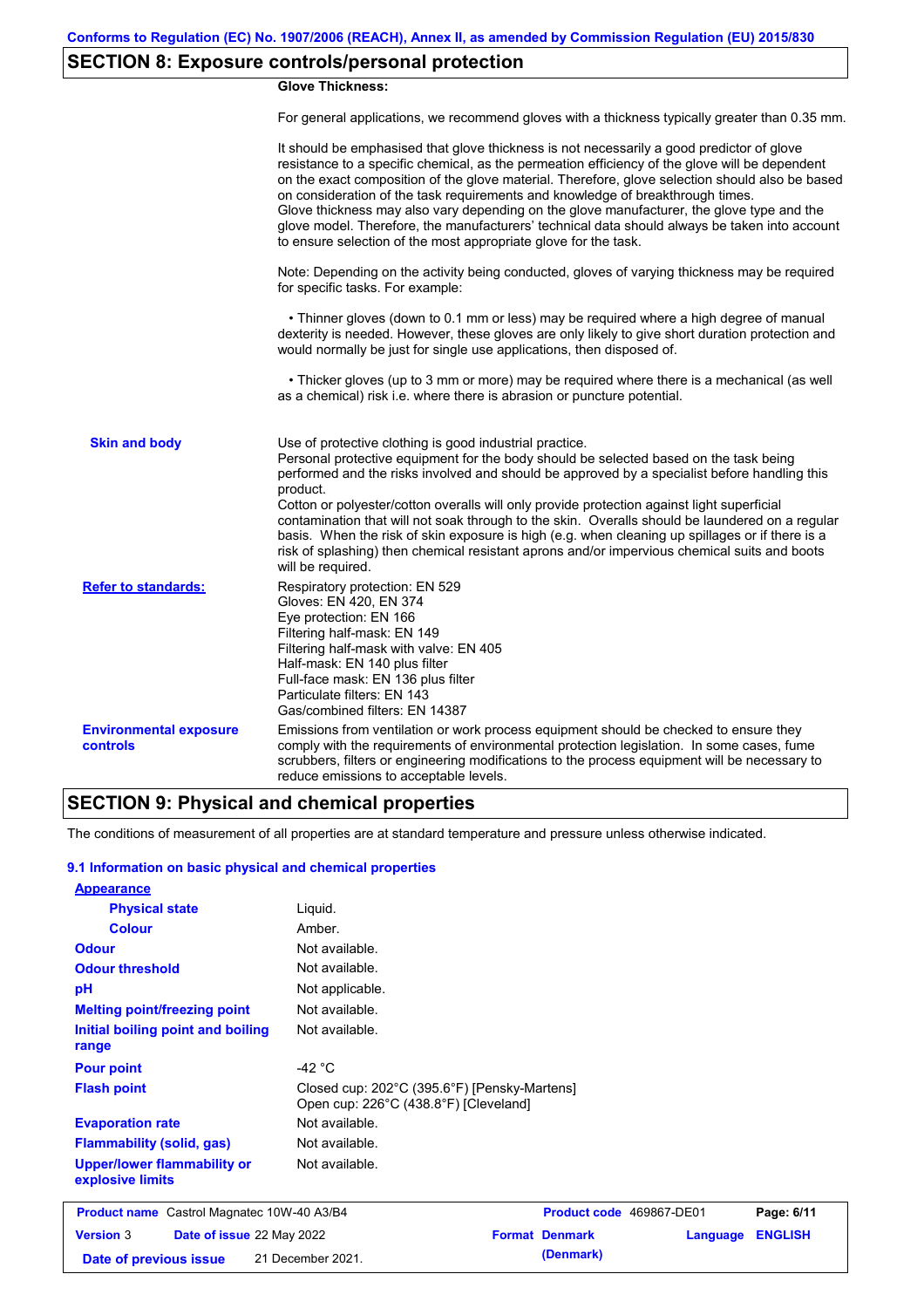# **SECTION 9: Physical and chemical properties**

| <b>Vapour pressure</b>                            | Not available.                                                                                                                               |        |         |                         |          |     |                         |
|---------------------------------------------------|----------------------------------------------------------------------------------------------------------------------------------------------|--------|---------|-------------------------|----------|-----|-------------------------|
|                                                   |                                                                                                                                              |        |         | Vapour Pressure at 20°C |          |     | Vapour pressure at 50°C |
|                                                   | <b>Ingredient name</b>                                                                                                                       | mm Hq  | kPa     | <b>Method</b>           | mm<br>Hg | kPa | <b>Method</b>           |
|                                                   | Distillates (petroleum),<br>hydrotreated heavy<br>paraffinic                                                                                 | < 0.08 | < 0.011 | <b>ASTM D 5191</b>      |          |     |                         |
|                                                   | Distillates (petroleum),<br>solvent-dewaxed<br>heavy paraffinic                                                                              | < 0.08 | < 0.011 | <b>ASTM D 5191</b>      |          |     |                         |
|                                                   | Distillates (petroleum),<br>hydrotreated heavy<br>paraffinic                                                                                 | < 0.08 | < 0.011 | <b>ASTM D 5191</b>      |          |     |                         |
|                                                   | Phosphorodithioic acid, 0<br>mixed O,O-bis<br>(1,3-dimethylbutyl and<br>iso-Pr) esters, zinc salts                                           |        | 0       | EU A.4                  | 0        | 0   | EU A.4                  |
| <b>Vapour density</b>                             | Not available.                                                                                                                               |        |         |                         |          |     |                         |
| <b>Relative density</b>                           | Not available.                                                                                                                               |        |         |                         |          |     |                         |
| <b>Density</b>                                    | <1000 kg/m <sup>3</sup> (<1 g/cm <sup>3</sup> ) at 15°C                                                                                      |        |         |                         |          |     |                         |
| <b>Solubility(ies)</b>                            | insoluble in water.                                                                                                                          |        |         |                         |          |     |                         |
| <b>Partition coefficient: n-octanol/</b><br>water | Not applicable.                                                                                                                              |        |         |                         |          |     |                         |
| <b>Auto-ignition temperature</b>                  | Not available.                                                                                                                               |        |         |                         |          |     |                         |
| <b>Decomposition temperature</b>                  | Not available.                                                                                                                               |        |         |                         |          |     |                         |
| <b>Viscosity</b>                                  | Kinematic: 101.1 mm <sup>2</sup> /s (101.1 cSt) at 40 $^{\circ}$ C<br>Kinematic: 13.8 to 16.2 mm <sup>2</sup> /s (13.8 to 16.2 cSt) at 100°C |        |         |                         |          |     |                         |
| <b>Explosive properties</b>                       | Not available.                                                                                                                               |        |         |                         |          |     |                         |
| <b>Oxidising properties</b>                       | Not available.                                                                                                                               |        |         |                         |          |     |                         |
| <b>Particle characteristics</b>                   |                                                                                                                                              |        |         |                         |          |     |                         |
| <b>Median particle size</b>                       | Not applicable.                                                                                                                              |        |         |                         |          |     |                         |
| 9.2 Other information                             |                                                                                                                                              |        |         |                         |          |     |                         |
| No additional information.                        |                                                                                                                                              |        |         |                         |          |     |                         |

## **SECTION 10: Stability and reactivity**

| <b>10.6 Hazardous</b><br>decomposition products   | Under normal conditions of storage and use, hazardous decomposition products should not be<br>produced.                                                                 |
|---------------------------------------------------|-------------------------------------------------------------------------------------------------------------------------------------------------------------------------|
| 10.5 Incompatible materials                       | Reactive or incompatible with the following materials: oxidising materials.                                                                                             |
| <b>10.4 Conditions to avoid</b>                   | Avoid all possible sources of ignition (spark or flame).                                                                                                                |
| <b>10.3 Possibility of</b><br>hazardous reactions | Under normal conditions of storage and use, hazardous reactions will not occur.<br>Under normal conditions of storage and use, hazardous polymerisation will not occur. |
| <b>10.2 Chemical stability</b>                    | The product is stable.                                                                                                                                                  |
| <b>10.1 Reactivity</b>                            | No specific test data available for this product. Refer to Conditions to avoid and Incompatible<br>materials for additional information.                                |

# **SECTION 11: Toxicological information**

| 11.1 Information on toxicological effects          |                                                                                                                     |                          |          |                |
|----------------------------------------------------|---------------------------------------------------------------------------------------------------------------------|--------------------------|----------|----------------|
| <b>Acute toxicity estimates</b>                    |                                                                                                                     |                          |          |                |
| Not available.                                     |                                                                                                                     |                          |          |                |
| <b>Information on likely</b><br>routes of exposure | Routes of entry anticipated: Dermal, Inhalation.                                                                    |                          |          |                |
| <b>Potential acute health effects</b>              |                                                                                                                     |                          |          |                |
| <b>Inhalation</b>                                  | Exposure to decomposition products may cause a health hazard. Serious effects may be<br>delayed following exposure. |                          |          |                |
| <b>Product name</b> Castrol Magnatec 10W-40 A3/B4  |                                                                                                                     | Product code 469867-DE01 |          | Page: 7/11     |
| <b>Version 3</b>                                   | Date of issue 22 May 2022                                                                                           | <b>Format Denmark</b>    | Language | <b>ENGLISH</b> |
| Date of previous issue                             | 21 December 2021.                                                                                                   | (Denmark)                |          |                |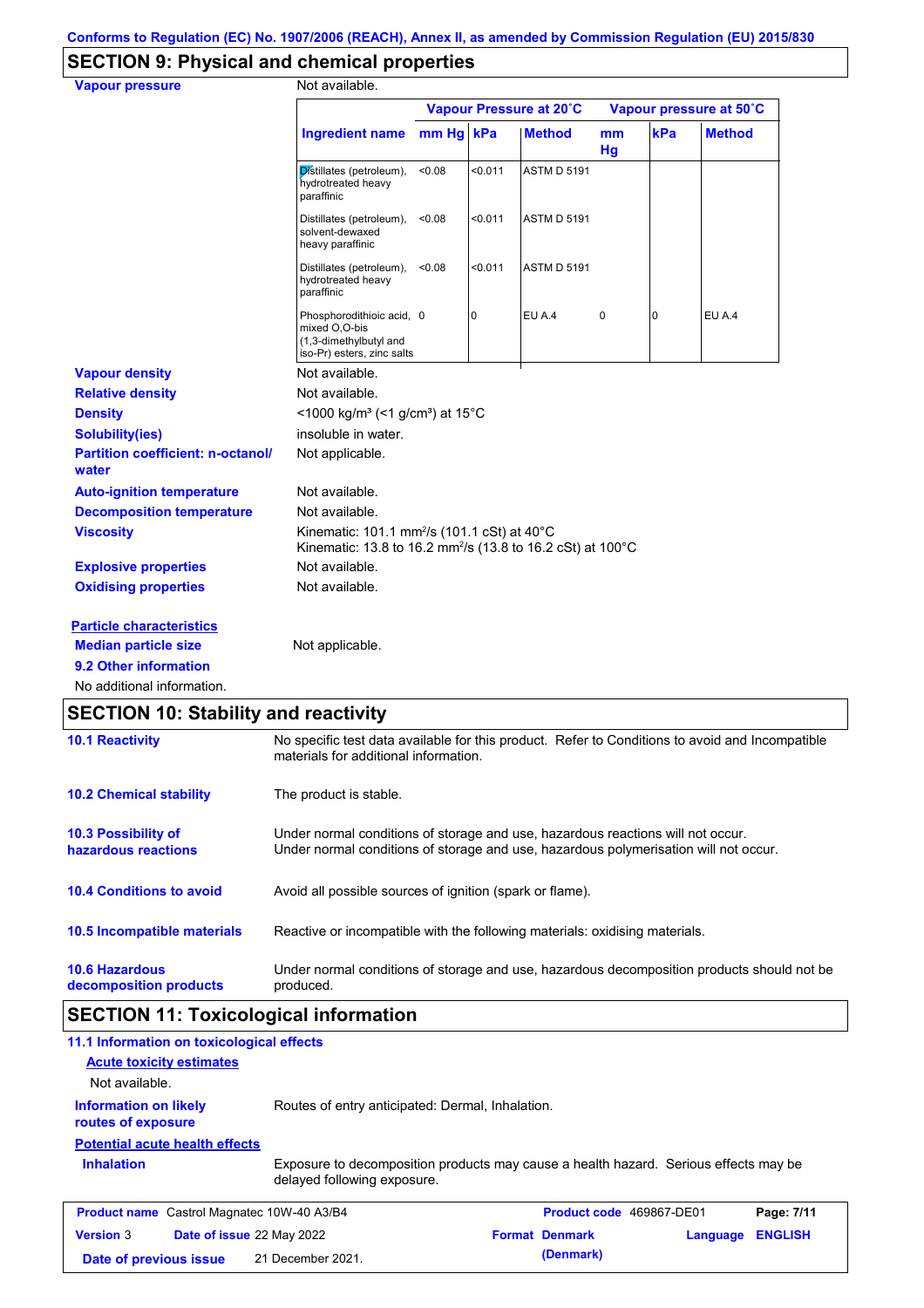| Conforms to Regulation (EC) No. 1907/2006 (REACH), Annex II, as amended by Commission Regulation (EU) 2015/830 |  |
|----------------------------------------------------------------------------------------------------------------|--|
|----------------------------------------------------------------------------------------------------------------|--|

## **SECTION 11: Toxicological information**

| <b>Ingestion</b>                        | No known significant effects or critical hazards.                                                                                                                                                                                                                                                                                                                                                               |
|-----------------------------------------|-----------------------------------------------------------------------------------------------------------------------------------------------------------------------------------------------------------------------------------------------------------------------------------------------------------------------------------------------------------------------------------------------------------------|
| <b>Skin contact</b>                     | Defatting to the skin. May cause skin dryness and irritation.                                                                                                                                                                                                                                                                                                                                                   |
| <b>Eye contact</b>                      | Not classified as an eye irritant. Based on data available for this or related materials.                                                                                                                                                                                                                                                                                                                       |
|                                         | Symptoms related to the physical, chemical and toxicological characteristics                                                                                                                                                                                                                                                                                                                                    |
| <b>Inhalation</b>                       | No specific data.                                                                                                                                                                                                                                                                                                                                                                                               |
| <b>Ingestion</b>                        | No specific data.                                                                                                                                                                                                                                                                                                                                                                                               |
| <b>Skin contact</b>                     | Adverse symptoms may include the following:<br>irritation<br>dryness<br>cracking                                                                                                                                                                                                                                                                                                                                |
| <b>Eye contact</b>                      | No specific data.                                                                                                                                                                                                                                                                                                                                                                                               |
|                                         | Delayed and immediate effects as well as chronic effects from short and long-term exposure                                                                                                                                                                                                                                                                                                                      |
| <b>Inhalation</b>                       | Overexposure to the inhalation of airborne droplets or aerosols may cause irritation of the<br>respiratory tract.                                                                                                                                                                                                                                                                                               |
| <b>Ingestion</b>                        | Ingestion of large quantities may cause nausea and diarrhoea.                                                                                                                                                                                                                                                                                                                                                   |
| <b>Skin contact</b>                     | Prolonged or repeated contact can defat the skin and lead to irritation and/or dermatitis.                                                                                                                                                                                                                                                                                                                      |
| <b>Eye contact</b>                      | Potential risk of transient stinging or redness if accidental eye contact occurs.                                                                                                                                                                                                                                                                                                                               |
| <b>Potential chronic health effects</b> |                                                                                                                                                                                                                                                                                                                                                                                                                 |
| <b>General</b>                          | <b>USED ENGINE OILS</b><br>Combustion products resulting from the operation of internal combustion engines contaminate<br>engine oils during use. Used engine oil may contain hazardous components which have the<br>potential to cause skin cancer. Frequent or prolonged contact with all types and makes of used<br>engine oil must therefore be avoided and a high standard of personal hygiene maintained. |
| <b>Carcinogenicity</b>                  | No known significant effects or critical hazards.                                                                                                                                                                                                                                                                                                                                                               |
| <b>Mutagenicity</b>                     | No known significant effects or critical hazards.                                                                                                                                                                                                                                                                                                                                                               |
| <b>Developmental effects</b>            | No known significant effects or critical hazards.                                                                                                                                                                                                                                                                                                                                                               |
| <b>Fertility effects</b>                | No known significant effects or critical hazards.                                                                                                                                                                                                                                                                                                                                                               |

## **SECTION 12: Ecological information**

#### **12.1 Toxicity**

**Environmental hazards** Not classified as dangerous

#### **12.2 Persistence and degradability**

Expected to be biodegradable.

#### **12.3 Bioaccumulative potential**

This product is not expected to bioaccumulate through food chains in the environment.

| <b>12.4 Mobility in soil</b>                                  |                                                                      |
|---------------------------------------------------------------|----------------------------------------------------------------------|
| <b>Soil/water partition</b><br>coefficient (K <sub>oc</sub> ) | Not available.                                                       |
| <b>Mobility</b>                                               | Spillages may penetrate the soil causing ground water contamination. |

### **12.5 Results of PBT and vPvB assessment**

Product does not meet the criteria for PBT or vPvB according to Regulation (EC) No. 1907/2006, Annex XIII.

### **12.6 Other adverse effects**

Spills may form a film on water surfaces causing physical damage to organisms. Oxygen transfer could also be impaired. **Other ecological information**

## **SECTION 13: Disposal considerations**

### **13.1 Waste treatment methods Product**

| <b>Methods of disposal</b>     | Where possible, arrange for product to be recycled. Dispose of via an authorised person/<br>licensed waste disposal contractor in accordance with local regulations. |
|--------------------------------|----------------------------------------------------------------------------------------------------------------------------------------------------------------------|
| <b>Hazardous waste</b>         | Yes.                                                                                                                                                                 |
| European waste catalogue (EWC) |                                                                                                                                                                      |

| <b>Product name</b> Castrol Magnatec 10W-40 A3/B4 |                                  | <b>Product code</b> 469867-DE01 |  | Page: 8/11            |                  |  |
|---------------------------------------------------|----------------------------------|---------------------------------|--|-----------------------|------------------|--|
| <b>Version 3</b>                                  | <b>Date of issue 22 May 2022</b> |                                 |  | <b>Format Denmark</b> | Language ENGLISH |  |
| Date of previous issue                            |                                  | 21 December 2021.               |  | (Denmark)             |                  |  |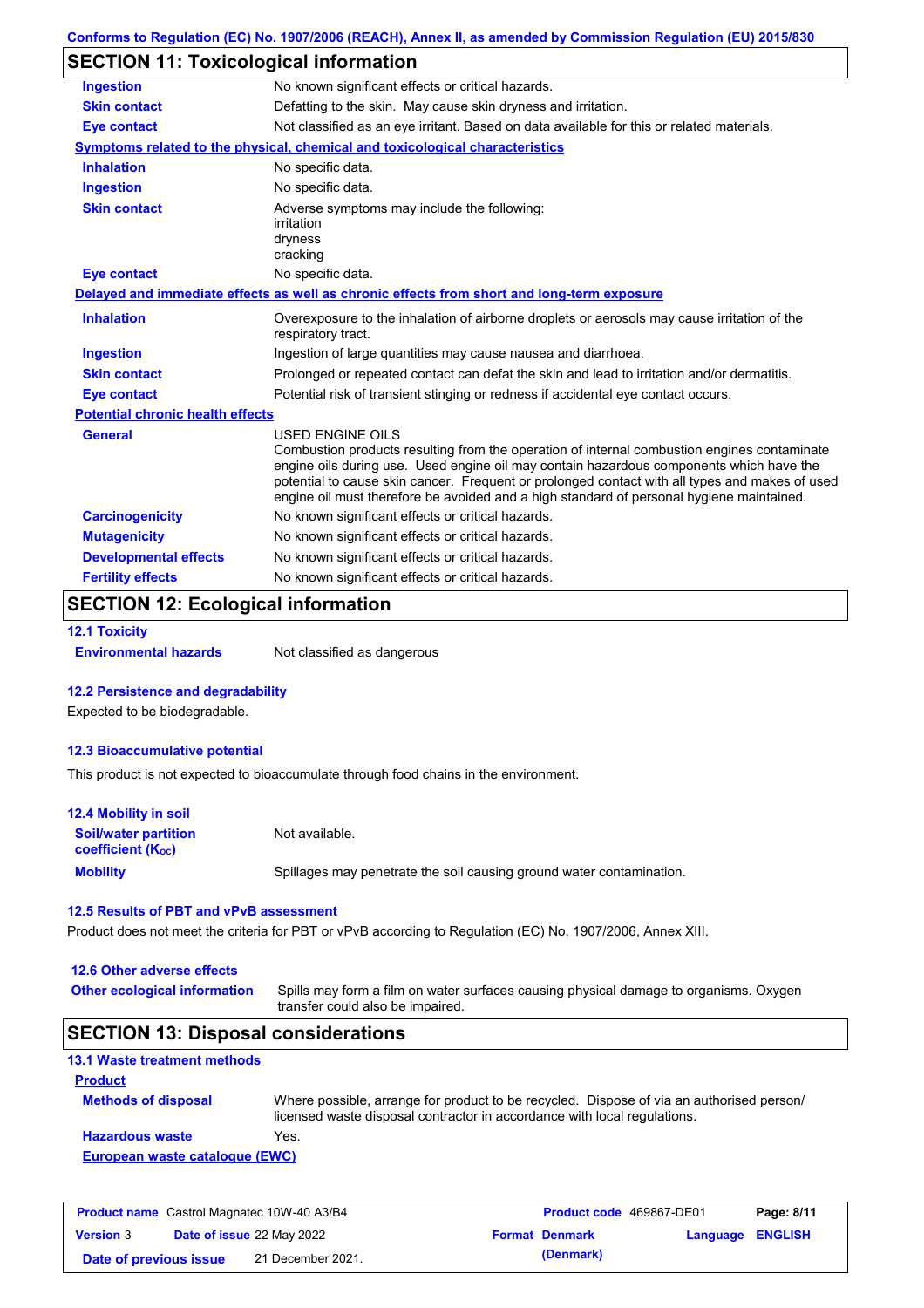## **SECTION 13: Disposal considerations**

| <b>Waste code</b>                             | <b>Waste designation</b>                                                                                                                                                                                                                                                                                                                                                                                                                                                                        |
|-----------------------------------------------|-------------------------------------------------------------------------------------------------------------------------------------------------------------------------------------------------------------------------------------------------------------------------------------------------------------------------------------------------------------------------------------------------------------------------------------------------------------------------------------------------|
| 13 02 05*                                     | mineral-based non-chlorinated engine, gear and lubricating oils                                                                                                                                                                                                                                                                                                                                                                                                                                 |
| disposal code to be assigned by the end user. | However, deviation from the intended use and/or the presence of any potential contaminants may require an alternative waste                                                                                                                                                                                                                                                                                                                                                                     |
| <b>Packaging</b>                              |                                                                                                                                                                                                                                                                                                                                                                                                                                                                                                 |
| <b>Methods of disposal</b>                    | Where possible, arrange for product to be recycled. Dispose of via an authorised person/<br>licensed waste disposal contractor in accordance with local regulations.                                                                                                                                                                                                                                                                                                                            |
| <b>Special precautions</b>                    | This material and its container must be disposed of in a safe way. Care should be taken when<br>handling emptied containers that have not been cleaned or rinsed out. Empty containers or<br>liners may retain some product residues. Empty containers represent a fire hazard as they may<br>contain flammable product residues and vapour. Never weld, solder or braze empty containers.<br>Avoid dispersal of spilt material and runoff and contact with soil, waterways, drains and sewers. |
| <b>Denmark - Waste group</b>                  | A                                                                                                                                                                                                                                                                                                                                                                                                                                                                                               |
| <b>References</b>                             | Commission 2014/955/EU<br>Directive 2008/98/EC                                                                                                                                                                                                                                                                                                                                                                                                                                                  |

## **SECTION 14: Transport information**

|                                           | <b>ADR/RID</b> | <b>ADN</b>     | <b>IMDG</b>    | <b>IATA</b>    |
|-------------------------------------------|----------------|----------------|----------------|----------------|
| 14.1 UN number                            | Not regulated. | Not regulated. | Not regulated. | Not regulated. |
| 14.2 UN proper<br>shipping name           |                |                | -              |                |
| <b>14.3 Transport</b><br>hazard class(es) |                |                | -              |                |
| 14.4 Packing<br>group                     |                |                | -              |                |
| 14.5<br><b>Environmental</b><br>hazards   | No.            | No.            | No.            | No.            |
| <b>Additional</b><br>information          |                |                |                |                |

**14.6 Special precautions for user** Not available.

**14.7 Transport in bulk according to IMO instruments** Not available.

### **SECTION 15: Regulatory information**

**15.1 Safety, health and environmental regulations/legislation specific for the substance or mixture EU Regulation (EC) No. 1907/2006 (REACH)**

**Annex XIV - List of substances subject to authorisation**

**Annex XIV**

None of the components are listed.

**Substances of very high concern**

None of the components are listed.

**EU Regulation (EC) No. 1907/2006 (REACH)**

**Other regulations Annex XVII - Restrictions on the manufacture, placing on the market and use of certain dangerous substances, mixtures and articles** Not applicable.

| <b>Product name</b> Castrol Magnatec 10W-40 A3/B4 |  | <b>Product code</b> 469867-DE01  |  | Page: 9/11            |                         |  |
|---------------------------------------------------|--|----------------------------------|--|-----------------------|-------------------------|--|
| <b>Version 3</b>                                  |  | <b>Date of issue 22 May 2022</b> |  | <b>Format Denmark</b> | <b>Language ENGLISH</b> |  |
| Date of previous issue                            |  | 21 December 2021.                |  | (Denmark)             |                         |  |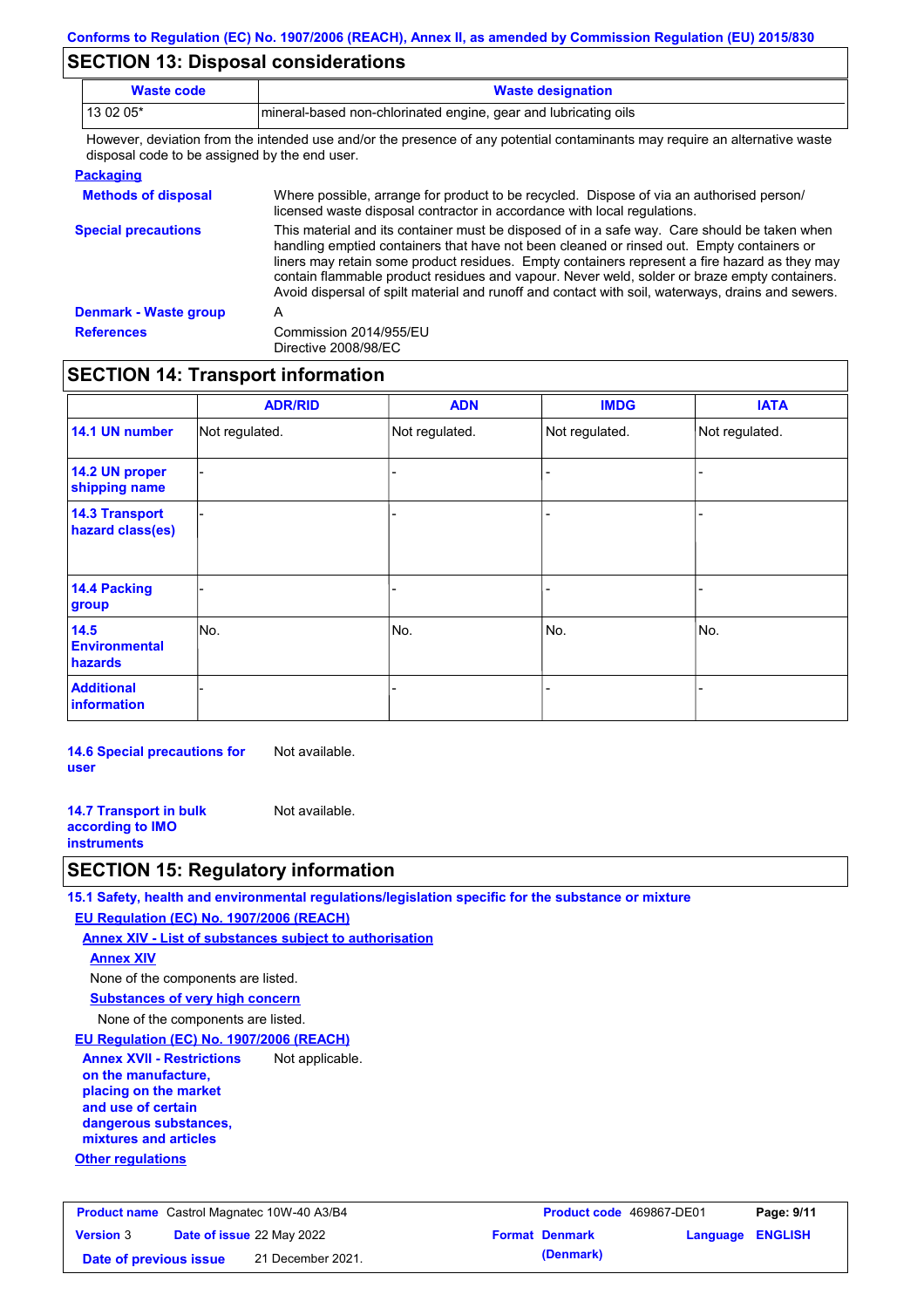# **SECTION 15: Regulatory information**

|                                                                 | The company, as identified in Section 1, sells this product in the EU in compliance with the |
|-----------------------------------------------------------------|----------------------------------------------------------------------------------------------|
| <b>REACH Status</b>                                             | current requirements of REACH.                                                               |
| <b>United States inventory</b><br>(TSCA 8b)                     | At least one component is not listed.                                                        |
| <b>Australia inventory (AIIC)</b>                               | At least one component is not listed.                                                        |
| <b>Canada inventory</b>                                         | At least one component is not listed.                                                        |
| <b>China inventory (IECSC)</b>                                  | At least one component is not listed.                                                        |
| <b>Japan inventory (CSCL)</b>                                   | At least one component is not listed.                                                        |
| <b>Korea inventory (KECI)</b>                                   | All components are listed or exempted.                                                       |
| <b>Philippines inventory</b><br>(PICCS)                         | At least one component is not listed.                                                        |
| <b>Taiwan Chemical</b><br><b>Substances Inventory</b><br>(TCSI) | All components are listed or exempted.                                                       |
| Ozone depleting substances (1005/2009/EU)                       |                                                                                              |
| Not listed.                                                     |                                                                                              |
| Prior Informed Consent (PIC) (649/2012/EU)                      |                                                                                              |
| Not listed.                                                     |                                                                                              |
| <b>Persistent Organic Pollutants</b><br>Not listed.             |                                                                                              |
| <b>EU - Water framework directive - Priority substances</b>     |                                                                                              |
| None of the components are listed.                              |                                                                                              |
| <b>Seveso Directive</b>                                         |                                                                                              |
| This product is not controlled under the Seveso Directive.      |                                                                                              |
| <b>National regulations</b>                                     |                                                                                              |
| <b>List of undesirable</b><br><b>substances</b>                 | Not listed                                                                                   |
|                                                                 |                                                                                              |

| <b>15.2 Chemical safety</b> | A Chemical Safety Assessment has been carried out for one or more of the substances within  |
|-----------------------------|---------------------------------------------------------------------------------------------|
| assessment                  | this mixture. A Chemical Safety Assessment has not been carried out for the mixture itself. |

# **SECTION 16: Other information**

| <b>Abbreviations and acronyms</b>                                       | ADN = European Provisions concerning the International Carriage of Dangerous Goods by<br>Inland Waterway<br>ADR = The European Agreement concerning the International Carriage of Dangerous Goods by<br>Road<br>ATE = Acute Toxicity Estimate<br><b>BCF</b> = Bioconcentration Factor<br>CAS = Chemical Abstracts Service<br>CLP = Classification, Labelling and Packaging Regulation [Regulation (EC) No. 1272/2008]<br>CSA = Chemical Safety Assessment<br>CSR = Chemical Safety Report<br><b>DMEL = Derived Minimal Effect Level</b><br>DNEL = Derived No Effect Level<br>EINECS = European Inventory of Existing Commercial chemical Substances<br>ES = Exposure Scenario<br>EUH statement = CLP-specific Hazard statement<br>EWC = European Waste Catalogue<br>GHS = Globally Harmonized System of Classification and Labelling of Chemicals<br>IATA = International Air Transport Association<br>IBC = Intermediate Bulk Container<br><b>IMDG</b> = International Maritime Dangerous Goods<br>LogPow = logarithm of the octanol/water partition coefficient<br>MARPOL = International Convention for the Prevention of Pollution From Ships, 1973 as<br>modified by the Protocol of 1978. ("Marpol" = marine pollution)<br>OECD = Organisation for Economic Co-operation and Development<br>PBT = Persistent, Bioaccumulative and Toxic<br><b>PNEC</b> = Predicted No Effect Concentration<br>REACH = Registration, Evaluation, Authorisation and Restriction of Chemicals Regulation |                                    |          |                |
|-------------------------------------------------------------------------|---------------------------------------------------------------------------------------------------------------------------------------------------------------------------------------------------------------------------------------------------------------------------------------------------------------------------------------------------------------------------------------------------------------------------------------------------------------------------------------------------------------------------------------------------------------------------------------------------------------------------------------------------------------------------------------------------------------------------------------------------------------------------------------------------------------------------------------------------------------------------------------------------------------------------------------------------------------------------------------------------------------------------------------------------------------------------------------------------------------------------------------------------------------------------------------------------------------------------------------------------------------------------------------------------------------------------------------------------------------------------------------------------------------------------------------------------------------------------------------------|------------------------------------|----------|----------------|
|                                                                         | [Regulation (EC) No. 1907/2006]                                                                                                                                                                                                                                                                                                                                                                                                                                                                                                                                                                                                                                                                                                                                                                                                                                                                                                                                                                                                                                                                                                                                                                                                                                                                                                                                                                                                                                                             |                                    |          |                |
| <b>Product name</b> Castrol Magnatec 10W-40 A3/B4                       |                                                                                                                                                                                                                                                                                                                                                                                                                                                                                                                                                                                                                                                                                                                                                                                                                                                                                                                                                                                                                                                                                                                                                                                                                                                                                                                                                                                                                                                                                             | Product code 469867-DE01           |          | Page: 10/11    |
| <b>Version 3</b><br>Date of issue 22 May 2022<br>Date of previous issue | 21 December 2021.                                                                                                                                                                                                                                                                                                                                                                                                                                                                                                                                                                                                                                                                                                                                                                                                                                                                                                                                                                                                                                                                                                                                                                                                                                                                                                                                                                                                                                                                           | <b>Format Denmark</b><br>(Denmark) | Language | <b>ENGLISH</b> |